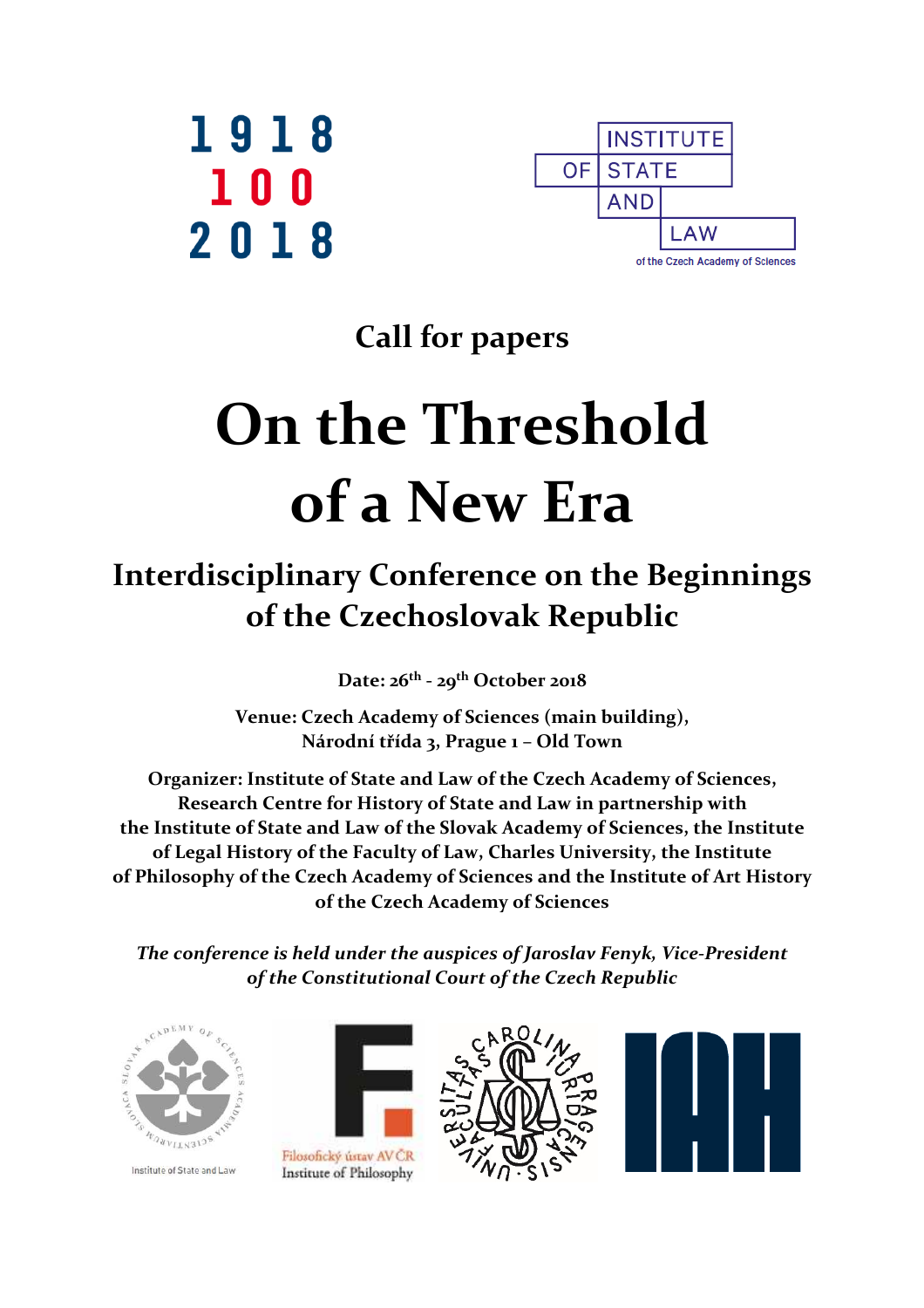**The conference "On the Threshold of a New Era" draws on the broader attention given to the breakthrough year of 1918 to open up space for critical thinking about historical events and processes connected with the formation of Czechoslovakia in the social, cultural, political and economic context of post-war Europe, and especially in the Central European region. We have selected either topics which have been neglected, or, on the contrary, those which have been generating extraordinarily lively and conflicting discussions and thus raising new questions and research opportunities. The primary objective of the conference is to bolster the dialogue of legal, social, political and economic historiography, history of arts, philosophy, anthropology, sociology and other disciplines.** 

#### **Conference panels and focus areas**

The conference will consist of panels organized into nine focus areas. The specializations of the individual panels can be found in the abstracts. In some cases, we have explicitly suggested which disciplines are expected to participate in order to encourage an interdisciplinary approach. However, these suggestions are not meant to be restrictive.

| Area J: Past and future: politics of memory, philosophy of history, and the idea of innovation  16 |  |
|----------------------------------------------------------------------------------------------------|--|
|                                                                                                    |  |
|                                                                                                    |  |

# *Area A: Differences, interests, stratification*

#### **Panel A1: Social policy in Central European societies after World War One**

The post-war years saw a dramatic rise in the importance of social policy. In this section, we would like to open up space for discussions on the topics of (dis)continuity with wartime measures, changes both in the context of the need to tackle the population's health (secondary social and health impacts of the war) and in the context of the general leftright political dispute on the role of the state, society and the individual in the areas of healthcare, taking care of the elderly, and unemployment. Social policies were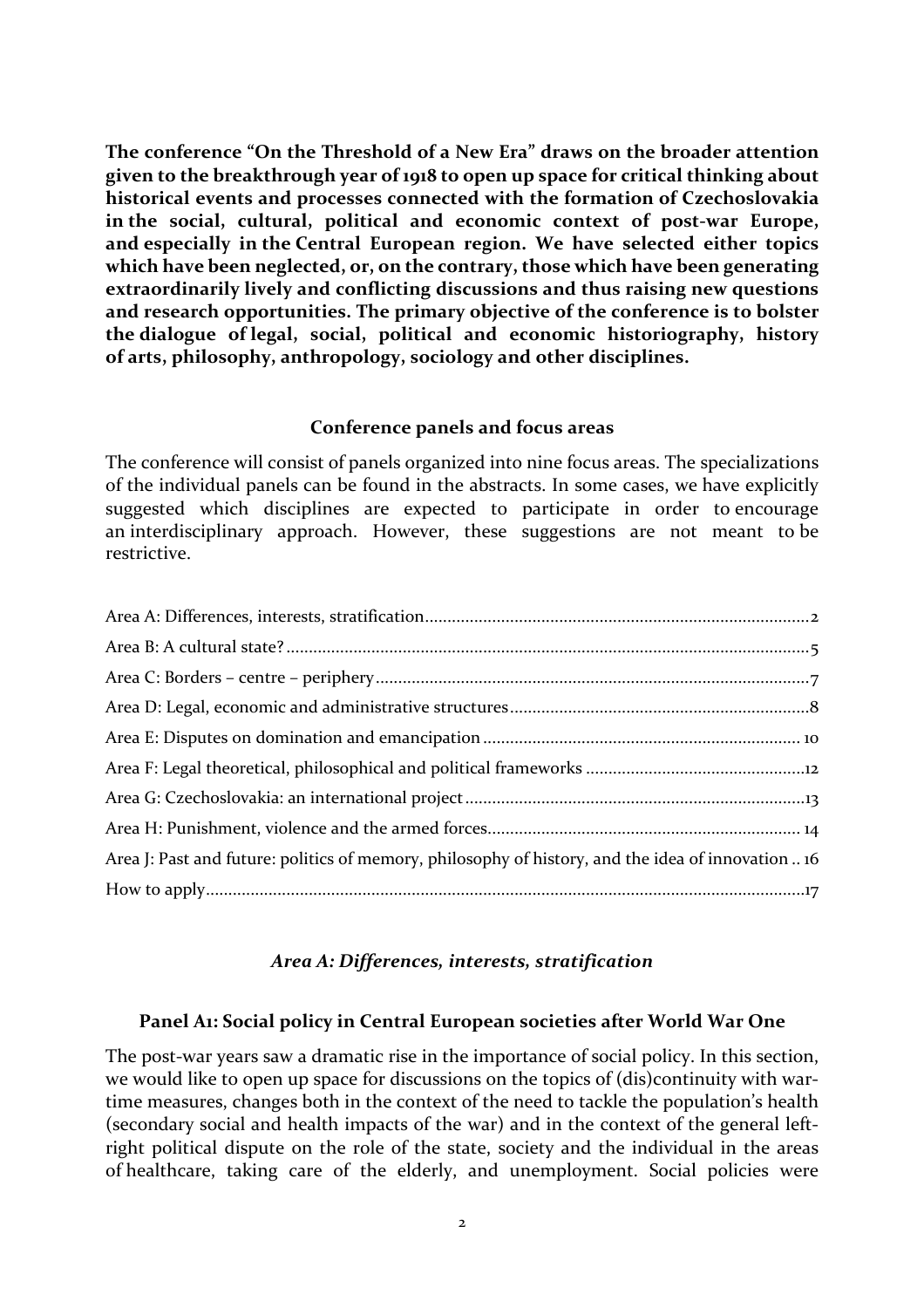no longer seen as mere solutions to existing problems, but also as preventive measures. This shift would also be an important topic for debate.

# Jakub Rákosník (chair)

# **Panel A2: Housing and architecture in Central European post-war thinking**

The war escalated the poor housing conditions of the pre-war times. In addition to deliveries of food and other basic consumer goods, housing became one of the key issues in the post-war years. Central European lawmakers decided on protective measures, especially in regards to the protection of tenants and rent regulation, and partly also in regards to the distribution of unused housing space, while more radical requests were rejected. There were conflicts about whether the state, regions or municipalities should be involved directly or simply stimulate building carried out by individuals and cooperatives. The building of municipal housing only achieved modest results in Central Europe at this time, with the exception of several cities. Many exceptionally interesting urban and architectural plans and visions of this era remained unimplemented. Nevertheless, this was still the first phase of society-wide thinking and discussions about housing availability and quality. This section is for critical discussion on topics connected with architecture, urbanism, housing and legal regulations and social views on housing.

Vendula Hnídková – Pavel Prouza (chair)

# **Panel A3: Work and disputes in labour law**

The Czechoslovak Republic's early years saw the gradual birth of modern labour law. Despite symbolic political changes such as the law on the eight-hour work day, the law on child labour and Art. 427 of the Treaty of Versailles stating that "labour should not be regarded merely as an article of commerce", there were long-term social disputes on labour law. These issues included, for example, binding collective agreements, holiday compensation, etc. Many labour law proposals were never adopted and carried out. There were also polemics on how to approach labour law from the didactic point of view and whether it should be taught at faculties of law. Contributions from the areas of legal history, economic, social and political history, and cultural anthropology would be appreciated.

Ladislav Vojáček – Vladimír Kindl – Martin Štefko (chair)

# **Panel A4: Strikes, their causes, how they progressed and results**

Strikes were an important tool of collective resistance at the time of the Czechoslovak Republic's formation and early years. This section is seeking for the causes of strikes, the ways participants and supporters were recruited and mobilized, how the strikes played out and their possible results, as well as both obvious and hidden opposition to strikes. It poses the question to what extent the strikes in the era after the WWI resembled those during and before the war. It also explores the public discussion of that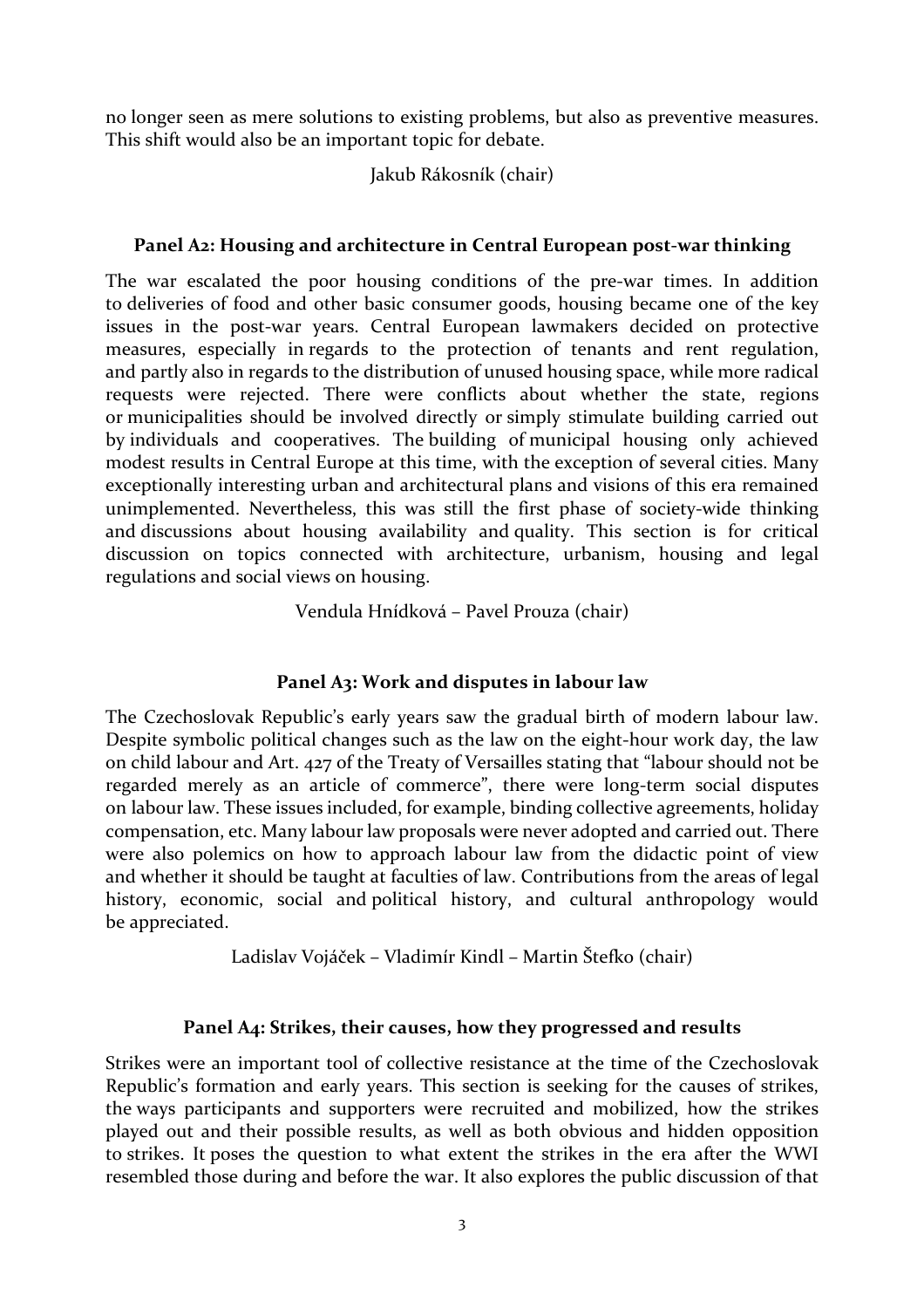time about the right to strike and attempts to restrict them. It is possible to discuss methods and compare the situation with other Central European countries. Contributions from all areas of history, anthropology and philosophy would be appreciated.

#### Stanislav Knob (chair)

#### **Panel A5: Quality of life and leisure**

Among the important indicators of the quality of life of the general public were the amount of free time and especially opportunities for leisure activities. Quality of life as well as free time and how it is spent are closely related to the issue of consumption. The era after World War I brought with it numerous changes to the dominant consumer culture, and also many impulses to the discourse on consumerism – as opposed to the former representative consumption as seen with the high bourgeoisie and nobility and recently also the war-time nouveaux riches, now the ascetic approach and versatility of the modern democratic world were emphasized. This section will focus, among others, on the temperance (abstinence) movement, vegetarianism and other anti-consumerist trends. It also provides an opportunity to explore issues of quality of life and leisure from the perspective of the young state's social cohesion and its (in)ability to satiate the basic needs of Czechoslovak and other Central European societies. It is also possible to look at the area of collective and community life in connection with sport and exercise, "tramp" groups, hiking and spending time in the countryside, etc.

Martin Franc (chair)

#### **Panel A6: Religion versus secularity**

The political changes of 1918 were the first opportunity in Central European history to open up space for the transformation of the (up to that time) privileged status of religion in society. This section focuses on the conflict taking place on several levels – cultural, legal, educational and others. Attention should be given to the ways this social dispute was led on the actual political level, e.g., the form of the political parties which promoted and defended the interests of the Roman Catholic church as well as the collaboration of other political parties with secularist organizations and the secularist movement (e.g., Volná myšlenka, Freidenkerbund für die Tschechoslowakische Republik) and relations of the international headquarters of the Roman Catholic church, the Vatican, and the Czechoslovak Republic. Attention should also be given to issues of everyday life such as the role and influence of religion at schools (compulsory religious lessons), the introduction of legal opportunities for cremation, disputes on marriage law, registry offices, and church funding. However, topics can also cover the establishment of new religious organizations and Central European comparison.

Jaroslav Šebek – Jan Rataj – Antonín Kudláč (chair)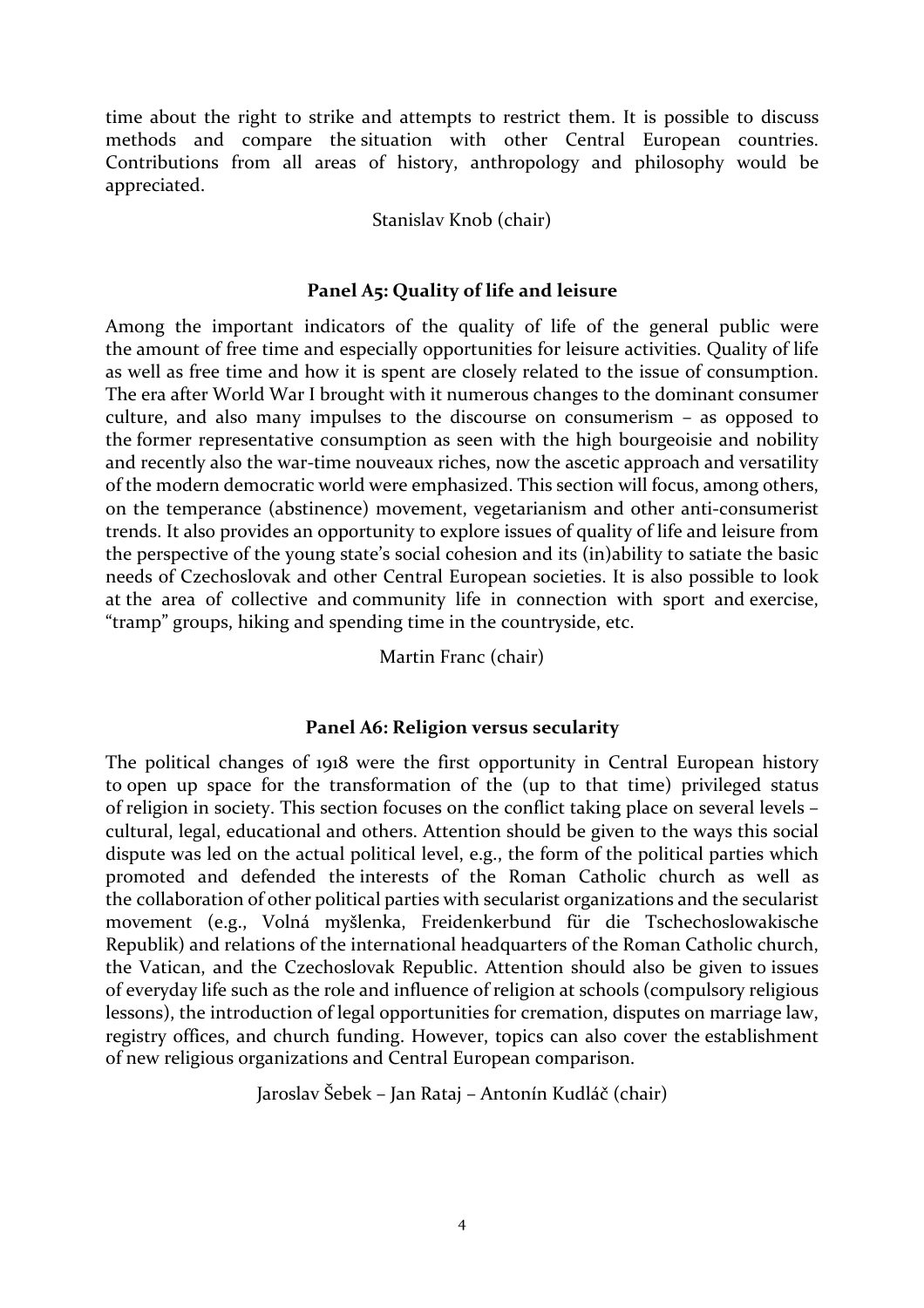#### *Area B: A cultural state?*

#### **Panel B1: Literature as a social practice**

The understanding of the new state as, among others, a means for massive enhancement of the cultural life and quality of life for all citizens, created a unique opportunity to implement measures to have access, from the early days of the founding of Czechoslovakia, to books in any town or village. The law on libraries made municipalities build libraries, and the new network of public libraries also stimulated the taking over of older associational libraries. Noteworthy topics include the economic issues regarding the production, publishing, distribution and consumption of books, newspapers and magazines, the libraries of students' societies, commercial libraries as well as the "national resistance" library of Czechoslovak Germans (Bücherei der Deutschen). We would appreciate contributions taking into consideration literary censorship, readership in various social classes, literary sociability, representation of the cultural ambitions of the "state nation" (leading nation) and issues of German and other minority literatures, their institutionalization and needs.

Lukáš Borovička (chair)

# **Panel B2: New schools for the new world? Struggles for school reform and school experiments**

A fundamental topic in the early Czechoslovak Republic was the effort to transform the educational system. There were discussions on the need to "de-Austrify" and "democratize" the school system and make it "republican" or even transform it gradually into a means for societal change. However, there was no consensus on the practical aspects of such transformation. There were stimulated efforts for transformation in the form of school alternatives and experiments, mostly as bottomup initiatives carried out by enthusiastic teachers (e.g., Dům dětství – "Childhood Home", Volná škola práce – "Free School of Work", Pokusná pracovní škola – "Experimental Work School", etc.). Despite huge expectations, the attempts at school system reform resulted in no great success in this era, probably due to political reasons, and only the "lesser school act" was adopted. This section is limited to the early post-war years, e.g., before Václav Příhoda's reform efforts of the later period. We would also welcome Central European comparisons.

Tomáš Kasper (chair)

#### **Panel B3: Scientific and university policies**

This section will focus on the policies of the Czechoslovak government in regards to university education and science. It will provide space for questions regarding various forms of state power and the academic environment, ranging from the rare symbioses of etablishing new scientific and university institutions or the taking over of existing ones by the state, to negotiating plans and projects which were not implemented for various reasons, and critical discussions on curtailing the state's role towards universities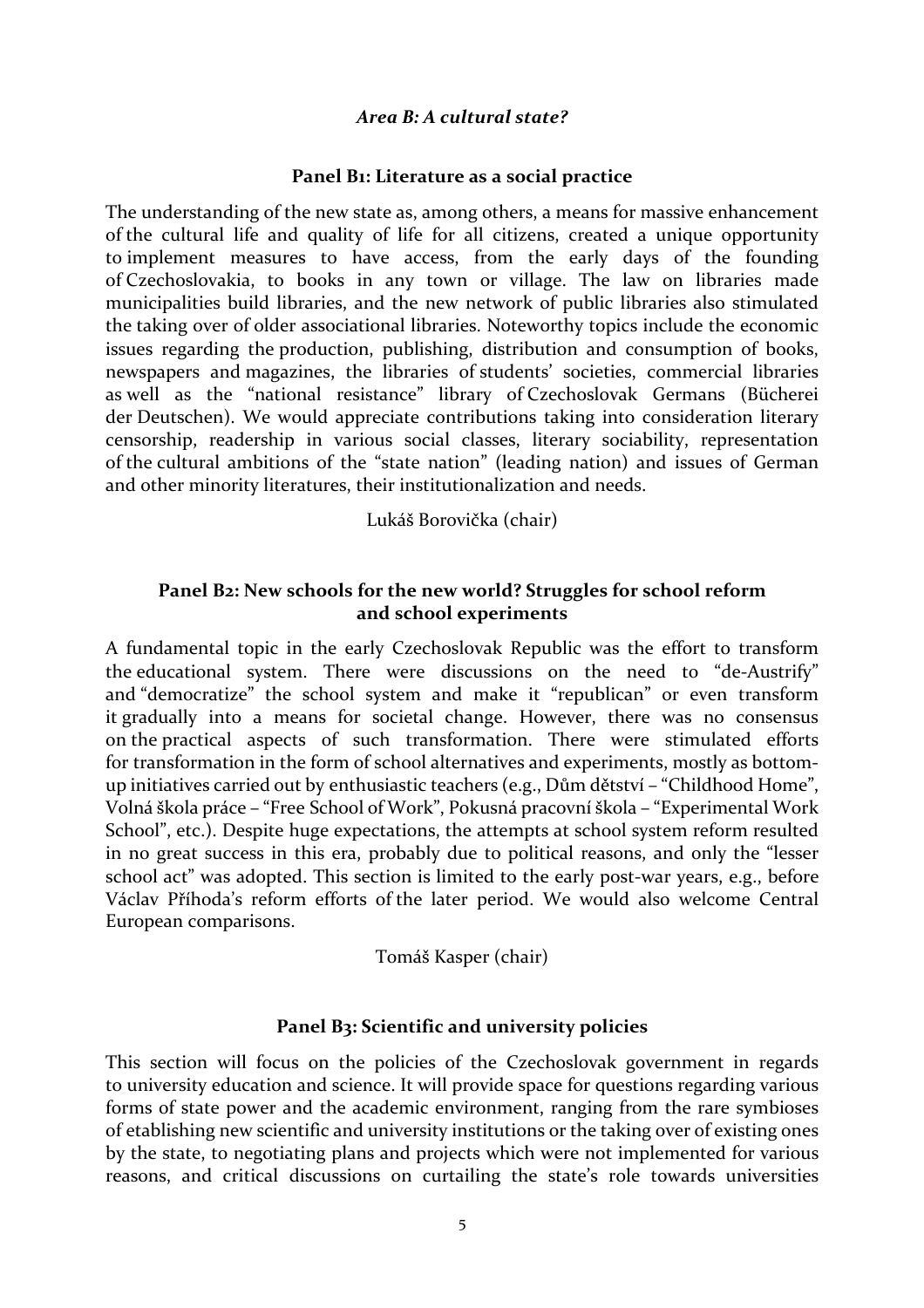and science. Desired topics also cover new axes of international scientific collaboration (France, Yugoslavia, etc.) and their connection to international agreements and domestic scientific capacities. Space is to be given to formation of the scientific discourse in relation to topics supported by the government and the question of how scientific policies reflected the government's approach towards "non-state nations" and other minorities. Another suitable topic is private scientific institutions. Comparisons with Central Europe and other countries would be appreciated.

Karel Šima (chair)

#### **Panel B4: Arts, the state and representation**

The formation of a new state identity in Czechoslovakia's citizens in the early 1920s was supported by transformations of the surroundings in which public procurement in the areas of architecture, city planning, landscaping and arts in public space as well as applied arts design (e.g., stamps) were used. We will focus on how artists and arts institutions (art museums, publications, art schools, art criticism, the art trade) adapted/were adapted to the new situation. What was the effect on topics for exhibitions, museum collections, subjective choices of artistic topics, the focus of research in history of arts? The most interesting cases can be expected in the intersection of both situations as well as in intersectional questions (Czech – Slovak – German relations, foreign representations, etc.) Contributions from the areas of the history of arts, history, philosophy and cultural anthropology would be appreciated.

#### Milena Bartlová (chair)

# **Panel B5: Film as a pop-culture phenomenon and industry**

Czechoslovakia was recorded by film cameras from its birth. Events perceived as important ones were often recorded on film reels for future generations. Still a relatively new type of entertainment, film soon became a mass phenomenon thanks to the increasing number of permanent cinemas being opened across Czechoslovakia. The early years of the Czechoslovak Republic were connected with the revival and embedding of regular national production, the formation of a local film star culture and fandom subcultures as well as the interest of avant-garde film-makers and the first projects with artistic ambitions. We would also welcome Central European comparisons.

Tereza Czesany Dvořáková (chair)

#### **Panel B6: Preserving the republic: changes and visions in archival science and heritage preservation**

The preservation and upkeep of the historic and cultural heritage is the intersection of archival science and historic preservation. The Czechoslovak Republic's early years saw fundamental challenges in these areas. An archive school was founded and separations of older archives as well as disputes on an appropriate model for the archive network took place. The field of care for monuments also faced challenges when searching for its new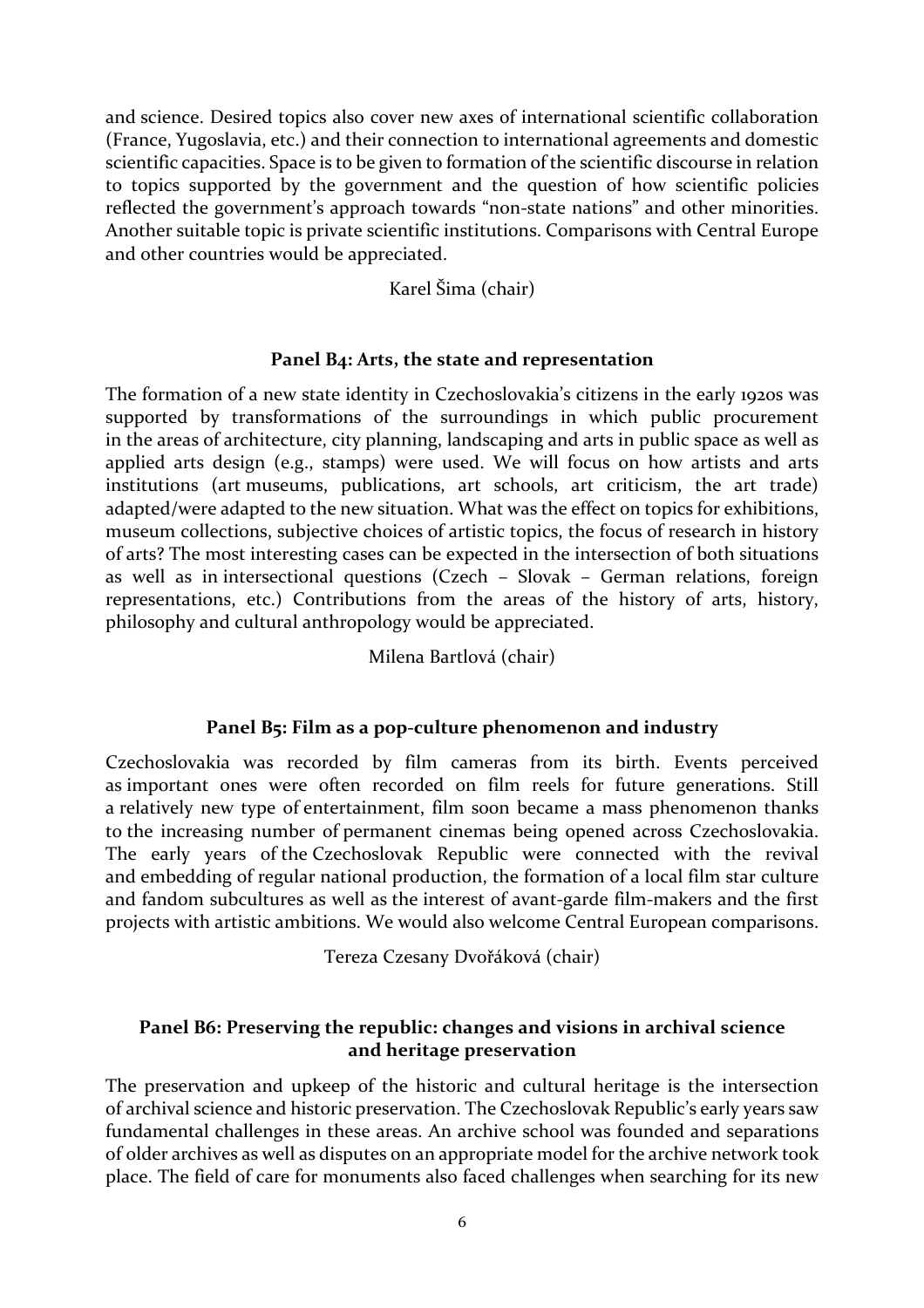model, and there were disputes over the law on historic heritage. The form and priorities in both of these areas were significantly affected by the process of land reform, restrictions on the export of artwork and archive documents and also by imperfect registers and inspections. At the same time, there were attempts to make fundamental reforms in both archives and heritage preservation which were followed by ideas and visions for their further development. Contributions can also focus on Central European comparisons.

Eva Drašarová – Kristina Uhlíková (chair)

# *Area C: Borders – centre – periphery*

# **Panel C1: Brother, investor, or colonist? The east of the Czechoslovakia – approaches and reflections**

The relationship between the power centre (Prague) and the eastern parts of the republic presents a specific issue worth exploring. Did the former periphery of Upper Hungary simply become the new periphery of Czechoslovakia? What were the ideas of those who formed and implemented the plans to involve Slovakia in the economic and political structures of the new state? What cultural and symbolic frameworks did these concepts define? What type and intensity of conflicts and which of their representatives can we name? What were the plans and proposals for modernization and public investment in Slovakia and Carpathian Ruthenia which were not carried out? It is desirable to research the approach of non-state parties, such as rent-seekers. Areas to be covered include the nature of investment in Slovakia and the ways of utilizing a cheaper, less qualified and less union-organized labour force or cheaper natural resources.

Miroslav Michela (chair)

# **Panel C2: Transformation of borders of the economic space and road networks: movement and energy on new routes**

A primary task for the Czechoslovak state's future was to transform transportation networks mostly oriented on Vienna and Budapest and adapting them to new traffic and general economic needs as well as the country's strategic and military requirements. We wish to cover topics regarding new connections, the planning and building of new roads (in the broader sense) and networks (electrical, telegraph). A special question is that of building the strategic infrastructure in Slovakia and Carpathian Ruthenia. The research should focus on their economic as well as symbolic and political (or power) importance. Attention is also to be given to plans which were not carried out and to the discussions of the time. Contributions from the areas of economic, social and legal history and other disciplines will be appreciated.

Ivan Jakubec – Jan Štemberk (chair)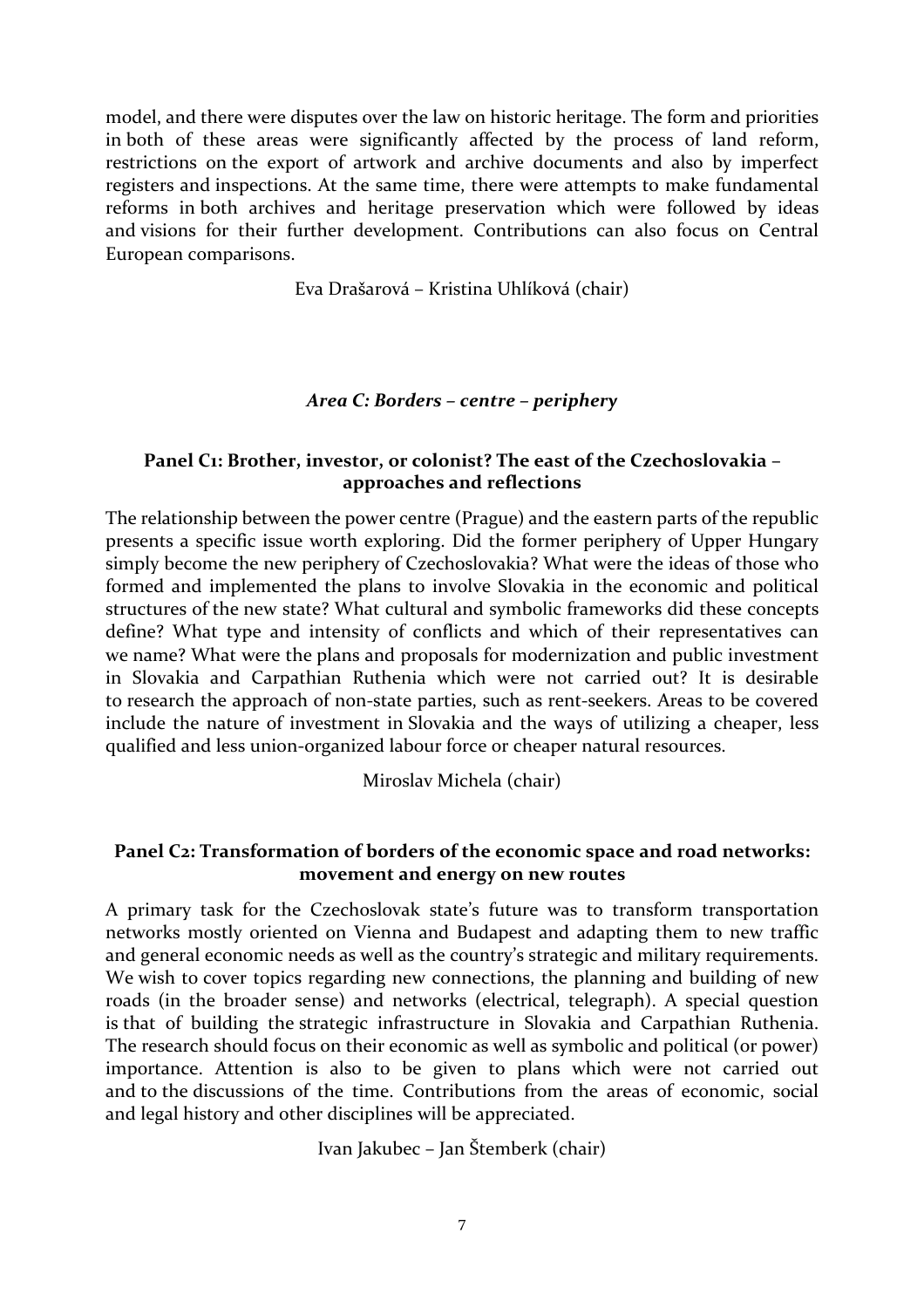#### **Panel C3: Migration – citizenship – asylum**

What was the practical impact of legally-regulated affiliation with a certain geographical entity (citizenship, domicile) on people's everyday lives? An important phenomenon of that time was both voluntary and non-voluntary (directly or indirectly forced) relocations of people within the borders of the new state. On the territory of the new state, there were tens of thousands of people with no citizenship ("stateless persons") with many of them being refugees, mainly from Russia and Poland. There was also both spontaneous and controlled immigration of former economic migrants and other people with local roots to the "old homeland(s)", whether from Austria, Germany, Poland, Russia, the USA or other countries. What were their legal and social statuses, how did the discussion on the legal characteristics and requirements for citizenship or residence in Czechoslovakia develop and what forms of repression were used in regards to refugees and migrants? How did internal migration within the state develop, e.g., between industrial and rural areas or between the German borderlands and Czech inland, and what was the role of the domicile?

#### Vít Strobach (chair)

#### *Area D: Legal, economic and administrative structures*

#### **Panel D1: A republic of lawyers? The legal professional world**

How did legal professions change after the establishment of Czechoslovakia? We will discuss whether there were distinct regroupments among individual types of legal professions, how attractive working for the new state offices was, and what were the consequences of rise of number of law graduates. How did professional chambers, associations and unions act? What were the requirements and attempts to reform individual professions (e.g., the judiciary) of that time? Other areas which should not be ignored are the social capital of lawyers and the extent to which it was utilized in public, especially in political and organizational activities, and reoccurring career paths (the "inheritability" of legal professions). We will also focus on disciplinary decisions in relation to certain legal professions and the accessibility of legal services including legal aid for the poor. Central European comparisons and contributions from the areas of legal, social, political and economic history will be appreciated.

Jozef Vozár – Stanislav Balík – Martina Gajdošová (chair)

#### **Panel D2: Local power at the beginning of the republic between continuation and change**

To what extent did the notional reins of power remain in the municipalities, districts and countries of the existing power groups and to what extent were there changes? How did the situation progress inland and what was it like in the German-speaking districts?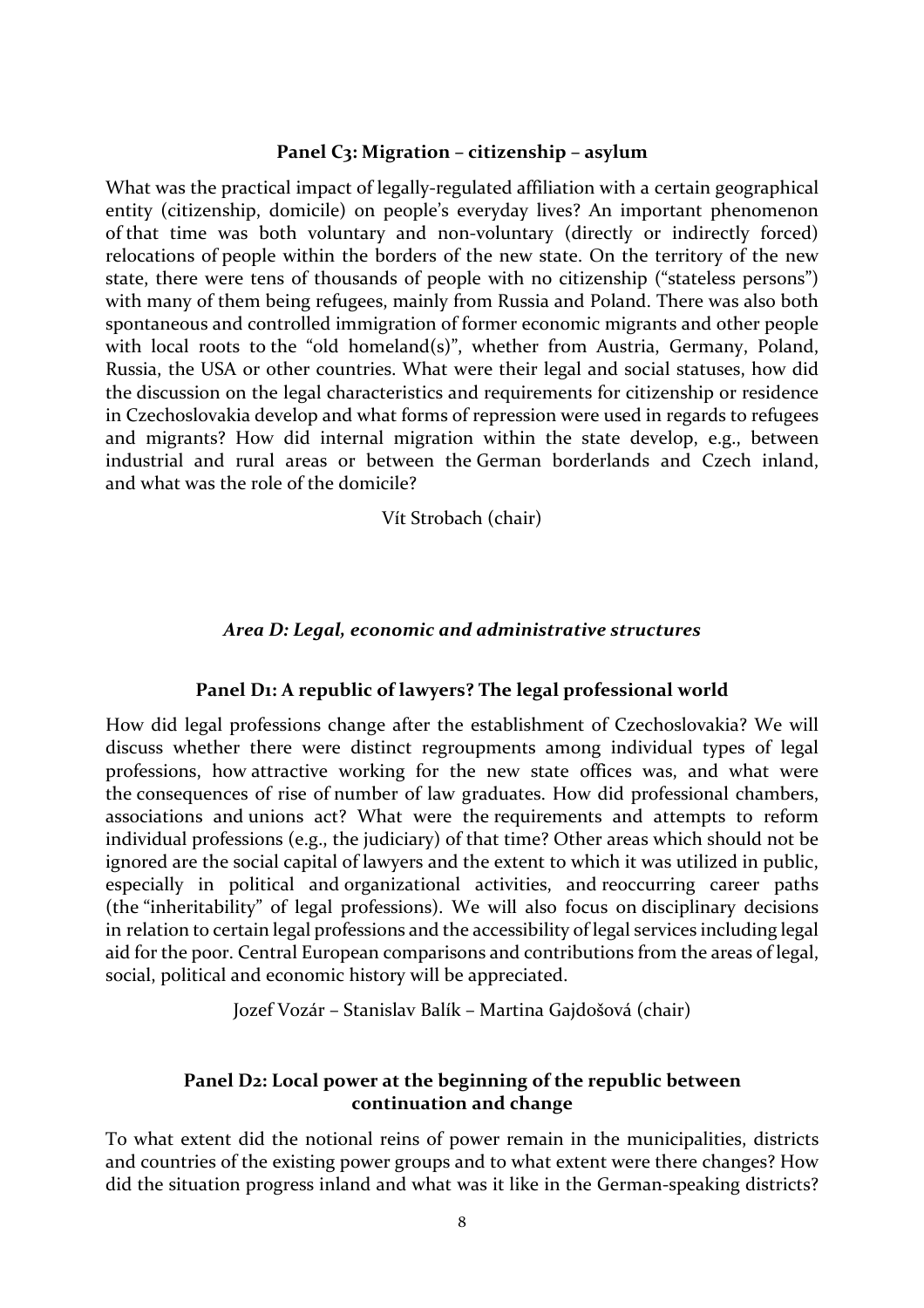We would like to explore the way in which local power structures in Slovakia and Carpathian Ruthenia progressed, as well as the effect and impact of founding national committees and the ways in which central state measures towards local governments manifested themselves in the hands of national groups. Research into these and related questions can help us understand the way, and extent to which, the year 1918 did or did not change life in municipalities, districts and countries.

Martin Rája (chair)

# **Panel D3: Unification of the law – early years**

One of the important problems of the successor states was unification of the law. The unification processes emerged from the very beginning, firstly ad hoc, and then later, more systematic ones. Unification also made it possible to update some of the old, often obsolete, regulations, to reach solutions differing from the existing solutions in both areas to be harmonized. Considerable inequalities in the negotiating positions of the territories which were supposed to be unified made the process very complicated. However, it was often the case that one territory was forced to adopt the existing legal solution of the other territory, and the solution selected was more obsolete. We are interested in unification in all areas of law, especially in those which tended to be neglected. Attention should also be given to arguments for the selection of possible solutions and the methods of communicating changes to the general public. This section will be limited to the early years of unification (1918-25). Contributions from the areas of legal, social, political and economic history would be appreciated.

Jozef Beňa – Tomáš Gábriš – Ondřej Horák (chair)

# **Panel D4: Economic self-reliance and economic nationalism**

The formation of an independent Czechoslovak state provided new opportunities for opposition against foreign capital of the formal Central powers, especially from Vienna and Budapest, which was vastly present, such capital could now be subject to domestic taxation, as well as against the competition of cheap foreign products, food and raw materials. Nostrification measures forced foreign companies to relocate their economic management and registered offices to the republic or to found subsidiaries there. Requirements of residence in Czechoslovakia and other standards and recommendations changed the situation in the bodies of business organizations. Nostrification resulted in considerable transfers of capital and a significant rise of the home capital, especially of the capital owned by Czechs (increases of capital, repatriation of shares). In relation to the orientation of foreign trade, there was a rather complicated conflict between proponents of protectionism and those supporting free trade in the early days of the republic. Contributions can also include Central European comparisons; they can possibly explore – in a more general way – economic self-reliance and dependence and legal-political measures enabling shifts on the scale of (in)dependence.

Eduard Kubů (chair)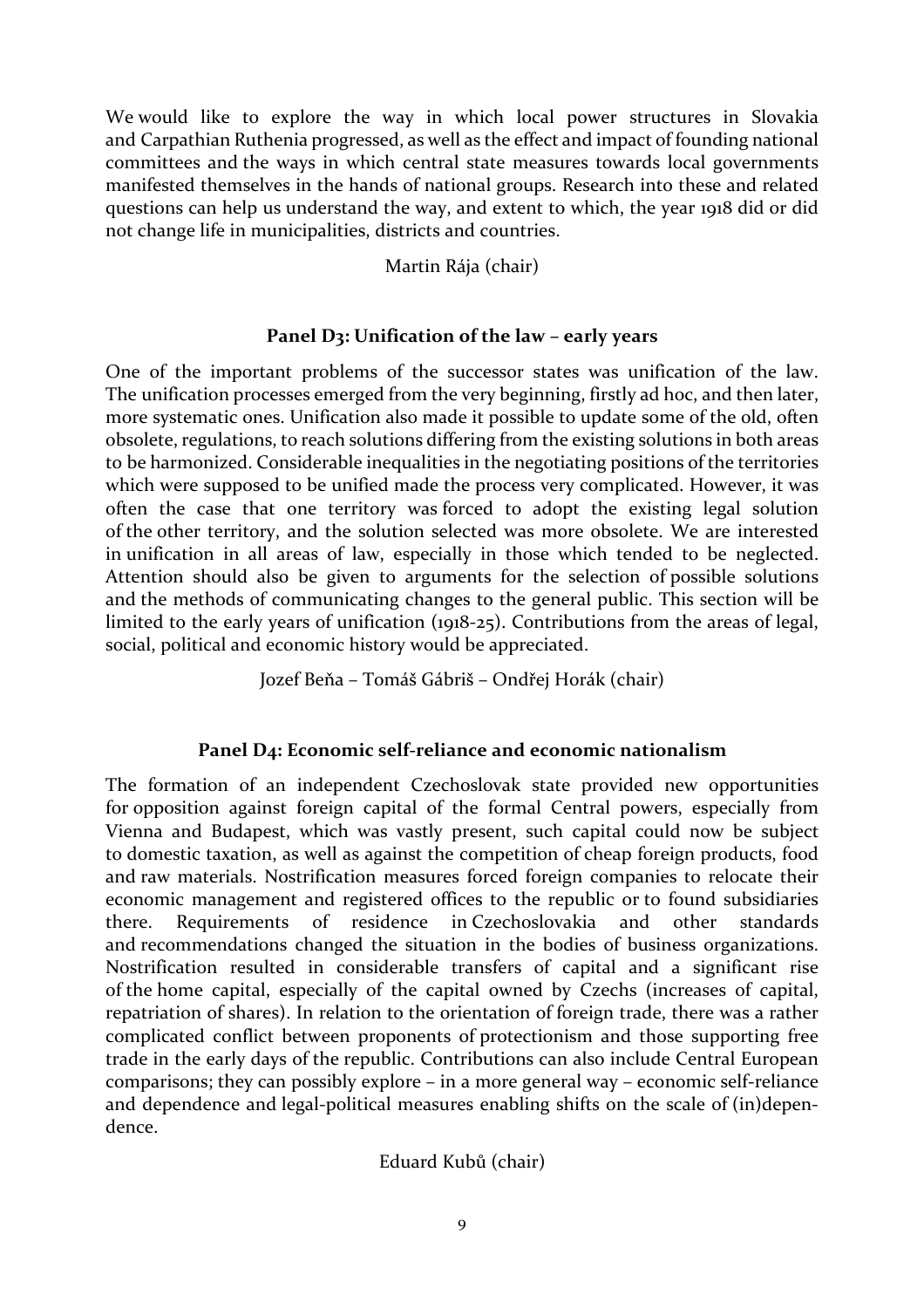# **Panel D5: How were Czechoslovak offices formed and where did their clerks come from?**

The new republic formed its central administrative structures and adopted the structures of lower administrative levels and local authorities. This section will focus on institutional and personnel continuity and discontinuity, and in the case of the central structures, it will also take the central offices of Cisleithania and Transleithania into consideration. We are interested in the career paths, education and origin of Czechoslovak clerks and the significance of the local authorities as a personnel pool for the young republic's state administration. Although the new state stepped into the monarchy's old shoes and to a considerable extent, it also adopted its administrative structure as well as laws related to the status of clerks, the plans for administrative reforms and unified division of the state administrative space became a popular topic in the long run. On the other hand, promises of democratization, "de-Austrification" and decentralization were a rather short-term phenomenon, yet a quite interesting one in the early days of the republic.

Pavel Mates – Jiří Šouša ml. (chair)

#### **Panel D6: Economic power, its structure, interests and dynamics**

This interdisciplinary topic will focus on the way economic elites acted in the context of the economic, legal, cultural and especially social development in Czechoslovakia. Using contemporary representations of symbolic capital, social connections, interactions and changes in legal regulations, we will follow the interests and stands of the economic elites and their relation to emerging national and international economic connections and to the changing state economic policy. A key question is in what way the business lobby had both direct and indirect effects on the young state's developing legislation. Contributions from the areas of social, economic and legal history as well as social geography and anthropology would be appreciated.

Martin Marek – Petra Skřejpková (chair)

# *Area E: Disputes on domination and emancipation*

# **Panel E1: "Politically, socially and culturally equal?" The difficult emancipation of women in post-war society**

The Czechoslovak Declaration of Independence, a political programme document prepared in fall of 1918, promised, among others, that "women will be politically, socially and culturally equal to men". Except for several changes, mostly implemented right after the war (election right, opportunity to divorce, abolition of forced celibacy for female teachers, admission to certain fields of study and jobs which had been forbidden to women previously), the political programme in this area remained largely unimplemented. This section will focus on the question of which specific political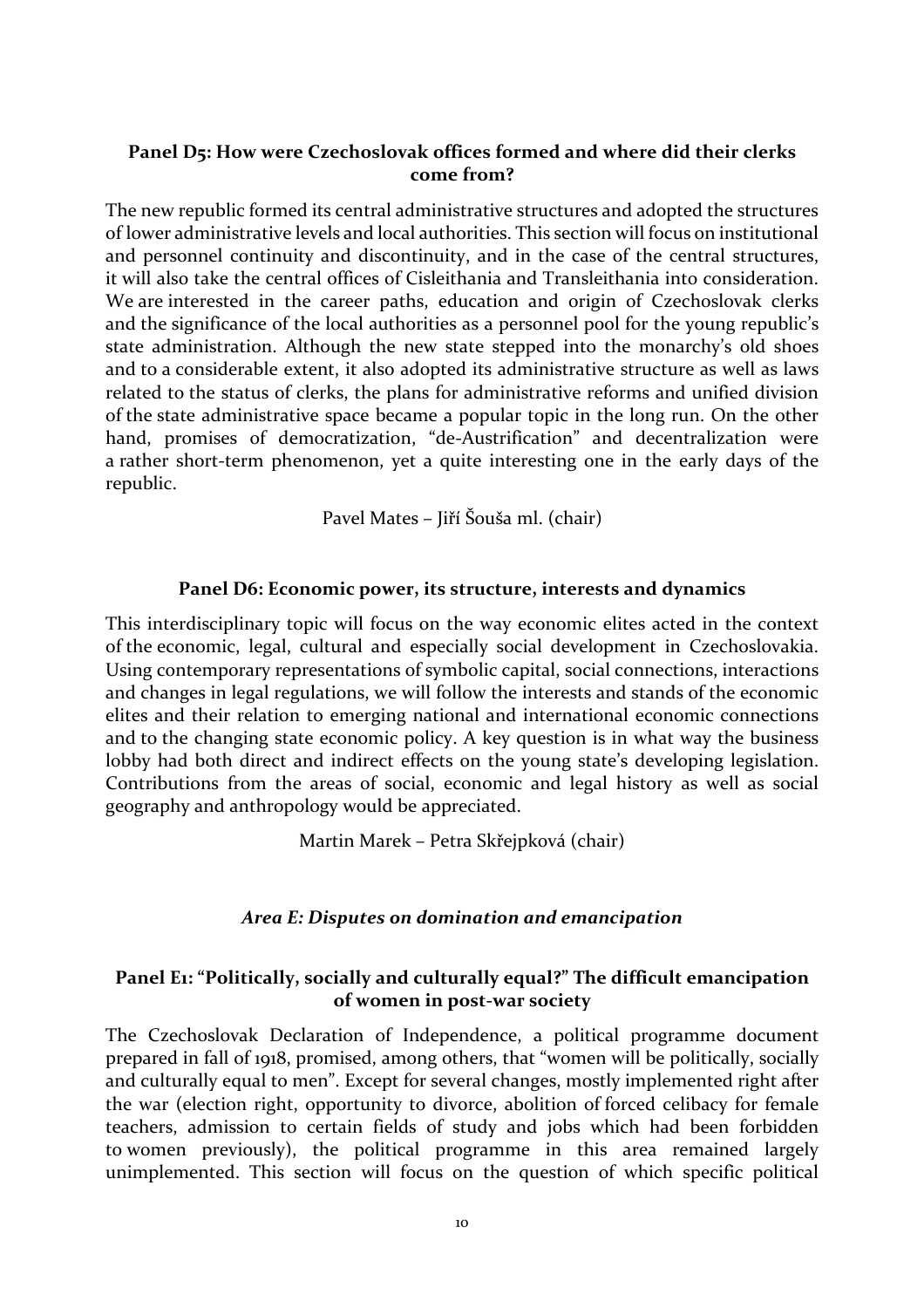processes or political and social forces were in favour of or against the improvement of the position of women and their political, social and cultural emancipation in individual Central European countries. Subtopics include women's work and demobilization from jobs they took during the war, political activization of women and radical forms of emancipation as well as theoretical and programme discussions and plans or visions which were not carried out. Contributions comparing the situation in individual Central European countries would be appreciated.

Dana Musilová – Jana Burešová (chair)

# **Panel E2: The question of nationality – discourse, reflection and conflicts of the time**

Czech and Slovak historiography has overcome the phase of uncritical defence of the narrative of inter-war Czechoslovakia being an island of democracy, and it is currently capable of deeper reflections on German, Polish, Hungarian and other national movements, and their ambitions and goals. From rather general topics, we have selected the methodology of research of national movements and analyses of national identification in various social classes and reflection on texts on the "nationality question". In particular, comparative contributions across the spectrum of national movements, and analyses of their social structure and internal conflicts among various opinion streams would be highly appreciated. Contributions can also focus on critical reflection on subtopics such as the activities of irredentist members of parliament in the National Assembly of German Austria, Czech – German disputes on district and land self-government, the role of German districts in the political and economic life of the country (emergence of "new peripheries"), the activity of administrative committees nominated by the Czechoslovak government, autonomous bodies, and the activities of Hungarian nationalists during the Hungarian and Slovak Soviet Republics.

Thomas Oellermann – Piotr M. Majewski (chair)

# **Panel E3: Sexual reform: liberated emotions, liberated bodies**

In the republic's early years, various social movements aimed at changing the approach of the state and society towards sexual and reproductive life made their voices louder in the public space. This effort towards "sexual reform" responded to international efforts of that time and was concerned with sexual education, contraception and prostitution, among others. As early as the first half of the 1920s, Czechoslovakia saw attempts to abolish the criminality of abortion and homosexual intercourse in the context of the new criminal code that was being prepared, as the respective articles of the old criminal code were considered as the oppression of innocent people in the perspective of the proponents of reform. In this section, we would welcome contributions focused on the activity of movements or their protagonists in this era, analyses of their methods, as well as the activities and arguments of their opposition or the general public debate on these topics in Central Europe.

Jan Seidl (chair)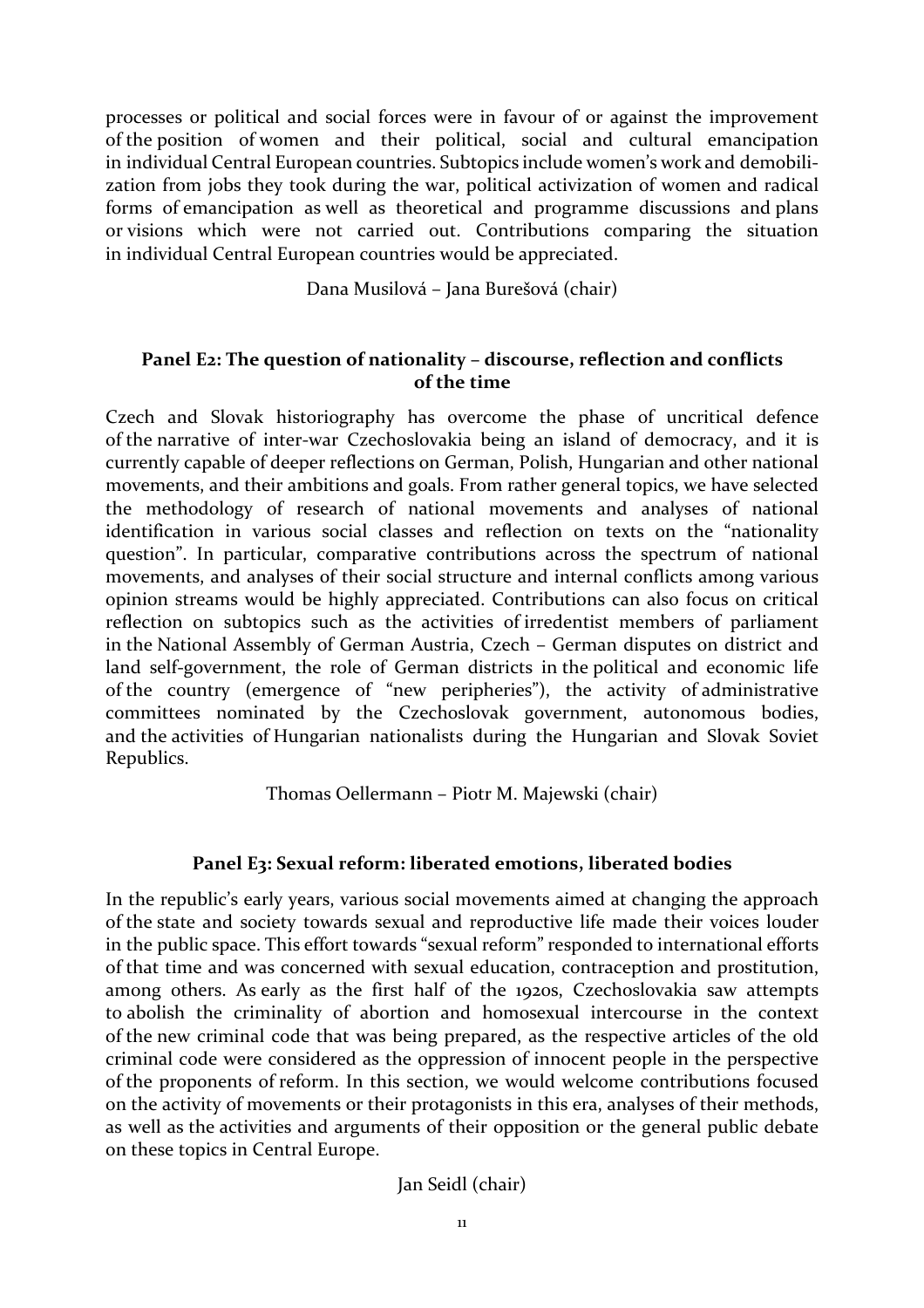#### **Panel E4: Health, social hygiene and disability**

Even after it was over, the war remained present in society in the form of long-term or permanent consequences ranging from injuries, disfigurements and health problems, to epidemics and the generally weak health condition of the population, among others as a result of malnutrition. Health problems were also connected with social consequences. This section provides the opportunity to research the concepts of health in relation to modernization, nationalism and establishment of the social order in interwar Czechoslovakia. We would welcome contributions on awareness and social hygienic movements (eugenics, the temperance movement, social medicine, etc.), and transnational expert networks and their impact on healthcare policies in Central Europe. There is a wide range of possible perspectives on the given era; we would mainly appreciate contributions on treatment, rehabilitation and modernization as well as the formation of relations between the centre and the periphery and the establishment of power hierarchies and social relations (among classes, nations, cultures, etc.).

Filip Herza – Kateřina Kolářová (chair)

#### **Panel E5: The Roma and the Jews: repression, emancipation and possibilities for comparisons?**

The ethos of Czechoslovakia as a victorious, modern state built on the principles of humanity and democracy, which was connected with the international political situation, was also projected in changes to the legal term of "minority". In which way did the new state's ideological and to a certain extent also legislative framework manifest itself in the approach of the state offices to Roma and Jews and in their everyday lives? Is it possible to compare the causes and forms of physical or symbolic repression (or integration efforts) towards these two groups? What do the differences or similarities in the approach of the government, local authorities, social movements and other agents tell us of that time? And what does the difference in interest in today's historians in either the Jewish or Roma minorities of that period tell us?

Pavel Baloun (chair)

# *Area F: Legal theoretical, philosophical and political frameworks*

#### **Panel F1: New constitutional solutions in Central European constitutions and in practice in the 1920s**

Dramatic state and political changes initiated in the autumn of 1918 led to a number of new constitutional laws, at first often formulated as temporary ones, later as long-term ones. These new constitutions brought with them many new constitutional law solutions which often had no direct predecessors on the territories of Central European countries. Many solutions were – with various adaptations – inspired by the constitutions of other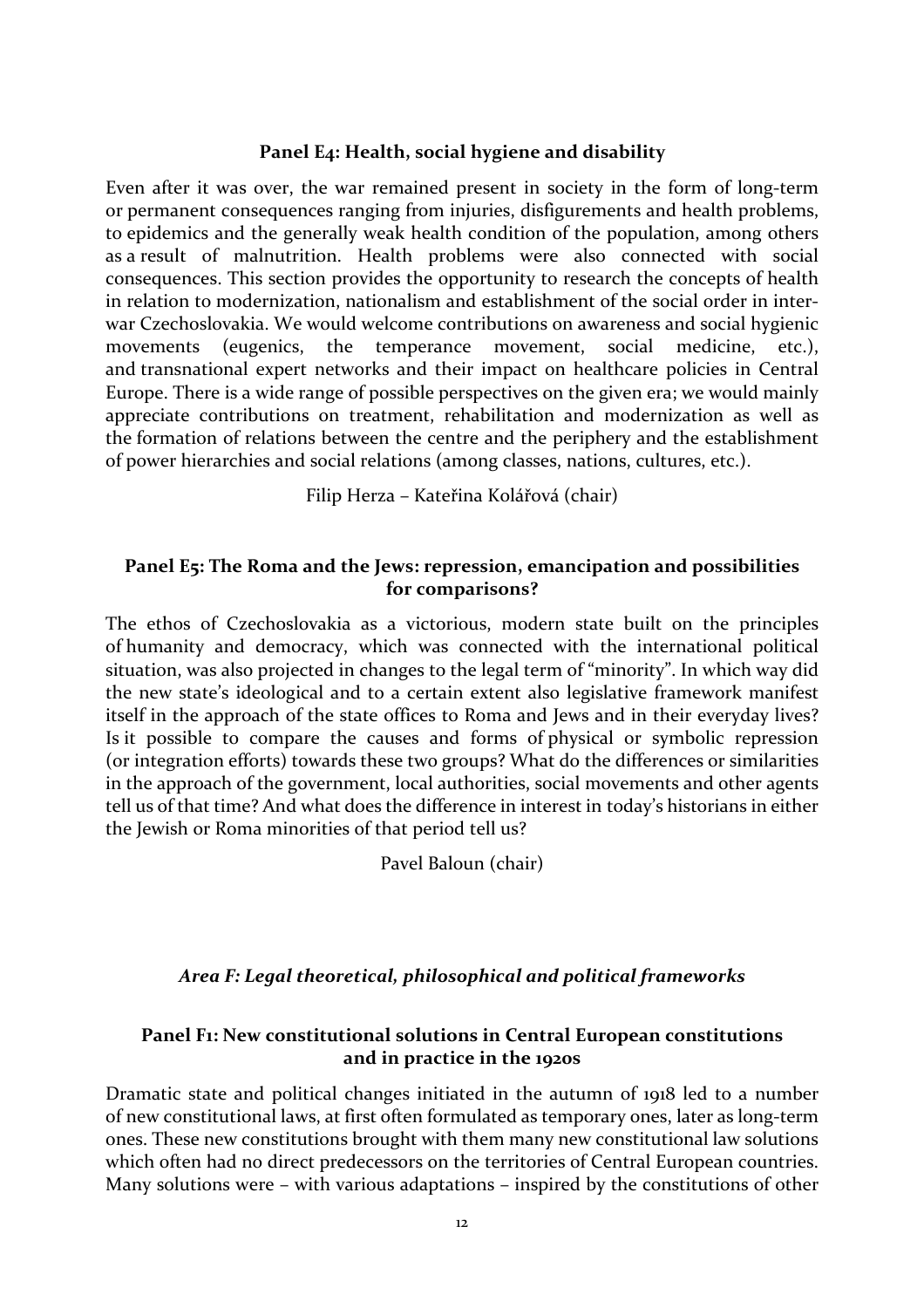countries, typically republican ones, or from older proposals, scholarly and political publications, and political programmes. In addition to general considerations on whether to have a republic or maintain a monarchy, there was the important topic of looking for ways of transforming the legal competences of a hereditary head of state to a republican system. Another important question that emerged was the one of the mutual relationship between the government and the parliament, and possibly the question of maintaining, and the type of election for, the upper chamber. The claims for democratization resulted in efforts towards the stronger participation of citizens in the decision-making process (e.g., citizens' initiative, referendum). Also the judicial decisions underwent new developments. This section is open especially for legal history, history and political science.

Ivan Halász – Václav Pavlíček (chair)

#### **Panel F2: Law through the perspective of Central European legal theory and legal philosophy of the 1920s**

For legal theory and philosophy, the turn of the 19th and 20th centuries was the era of emancipation and of finding ways out of natural law thinking, and this manifested itself in various new approaches. Social development after World War One was a huge impulse mainly for rational legal concepts. The influence of the then German legal theory saw a favourable response with many Czech philosophers and legal theoreticians who found a suitable institutional background with the establishment of new Czech universities. However, new directions in legal theory were not accepted univocally and many looked at them with criticism. Tensions between various theoretical legal approaches became a long-term part of the inter-war jurisprudence in Czechoslovakia and Central Europe. This section will primarily focus on these topics and other questions connected with the Czech and Central European reception of Kantian and neo-Kantian philosophy in the philosophy of the 1920s and legal philosophy, normative legal theory and its critique in Czechoslovakia and Central Europe at that time, and also the position of the Brno school of legal theory and its influence on formation of the new Czechoslovak legislation.

Tatiana Machalová (chair)

#### *Area G: Czechoslovakia: an international project*

# **Panel G1: International provision of the establishment of the state and the origins of its diplomacy**

What were the political views held by the Great Powers at the end of the First World War, and how were these views changing? What were the wider international contexts of the establishment of Czechoslovakia and other successor states, and how were the efforts to secure their international status in the early post-war years (until 1926) effectuated? In addition to these questions, this section focuses on the peace conference in Paris, the international recognition of Czechoslovakia, and the relations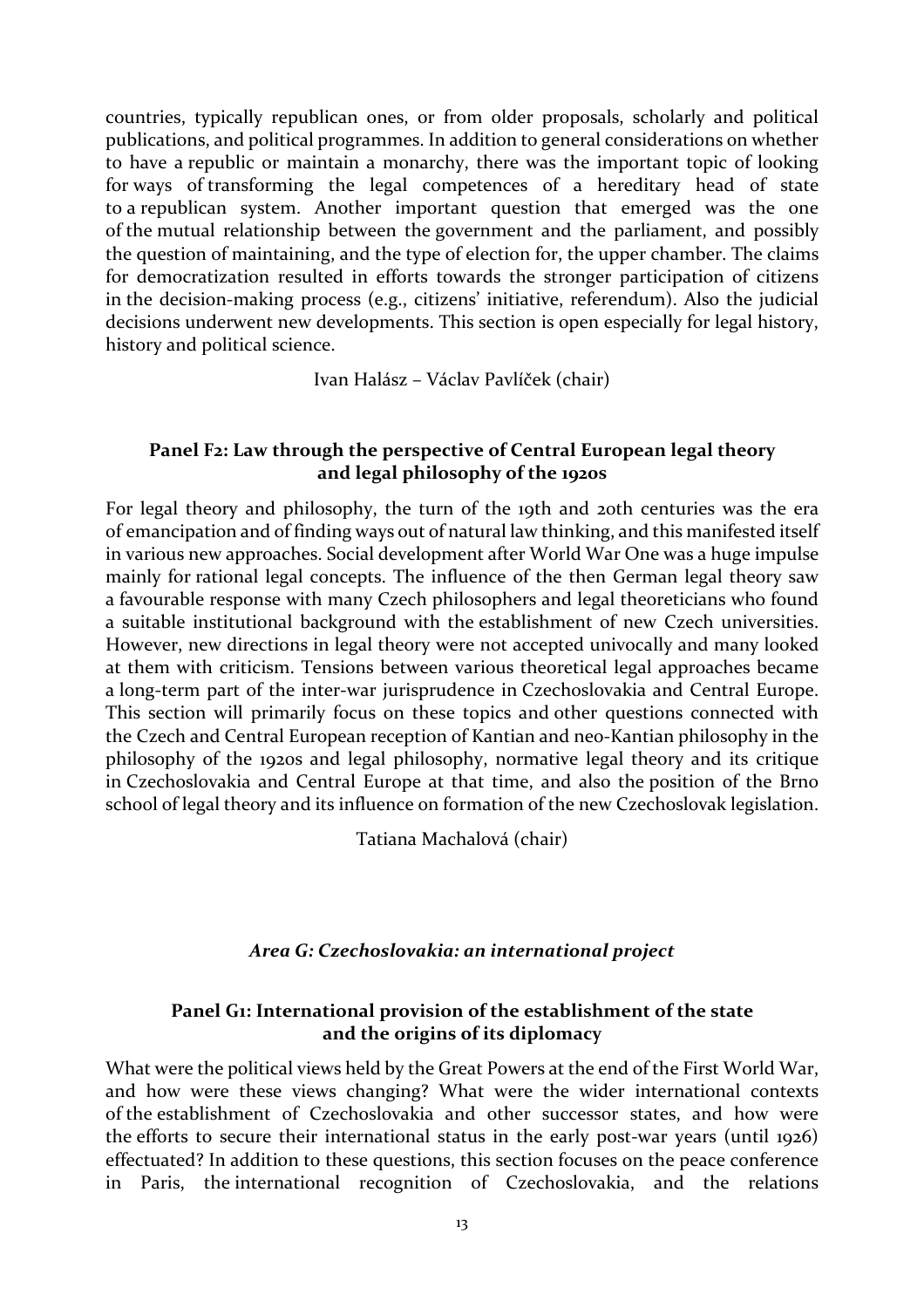of Czechoslovakia with the victorious and defeated Great Powers and other successor states. Attention should also be paid to Czechoslovakia's pursuit of economic and political stability in Central Europe in the post-war years and the establishment of the Little Entente, the Locarno Conference, and the related change of power relations in Europe. We will also inquire about the quality of this stability, or more precisely, its power and geopolitical foundation.

#### Petr Prokš (chair)

#### **Panel G2: Foreign revolutions on the horizon**

The revolutionary situation in certain countries (Russia, soviet republics in Central Europe, etc.) influenced other countries both directly and indirectly. The fear of the political and economic elites of revolution undoubtedly facilitated the enforcement of a number of other difficult-to-enforce measures in the areas of social and labour legislation or land reform. The monitored period also brought a number of stimuli due to the radicalization of the opinions of part of the population of the Czechoslovakia and other Central European countries. The opinions of some resulted from their personal experience with the war (the Red Legionaries and internationalists, participants in military insurrections), while others based them on their experience resulting from their background. It also led to a rise and a spread of fear of revolution among groups of people, who perceived it as dangerous (e.g. large part of the political representation, cultural elites and the media). What actors participated in creating and interpreting the image of "revolution on the horizon"? What development in this direction do we record in the years 1918-1925, and to what extent did the idea of revolutions contribute to the legitimizing of, and later, also the maintaining of the status quo in, postwar Czechoslovakia? These are just some of the questions we wish to deal with in this section.

Emil Voráček – Jan Lomíček (chair)

# *Area H: Punishment, violence and the armed forces*

#### **Panel H1: Transformation and reform of criminal law**

The post-war years of 1918-1925 saw significant shifts in the area of discipline and the punishment of citizens both in comparison with the wartime era with its repressions bordering on terror, and the pre-war period from which it moved away dramatically. The state, with two different legal areas, including the criminal, had the urgent task of the unification and modernization of criminal law. At the same time, there were claims for the transformation of criminal law which would be in better harmony with the requirements of humanity, democracy and also have a preventive effect. Some of these efforts were successful (suspended sentences). However, there were also new repressive measures (the act on protection of the republic). A committee of professors for the preparation of the new criminal code, which was convened in this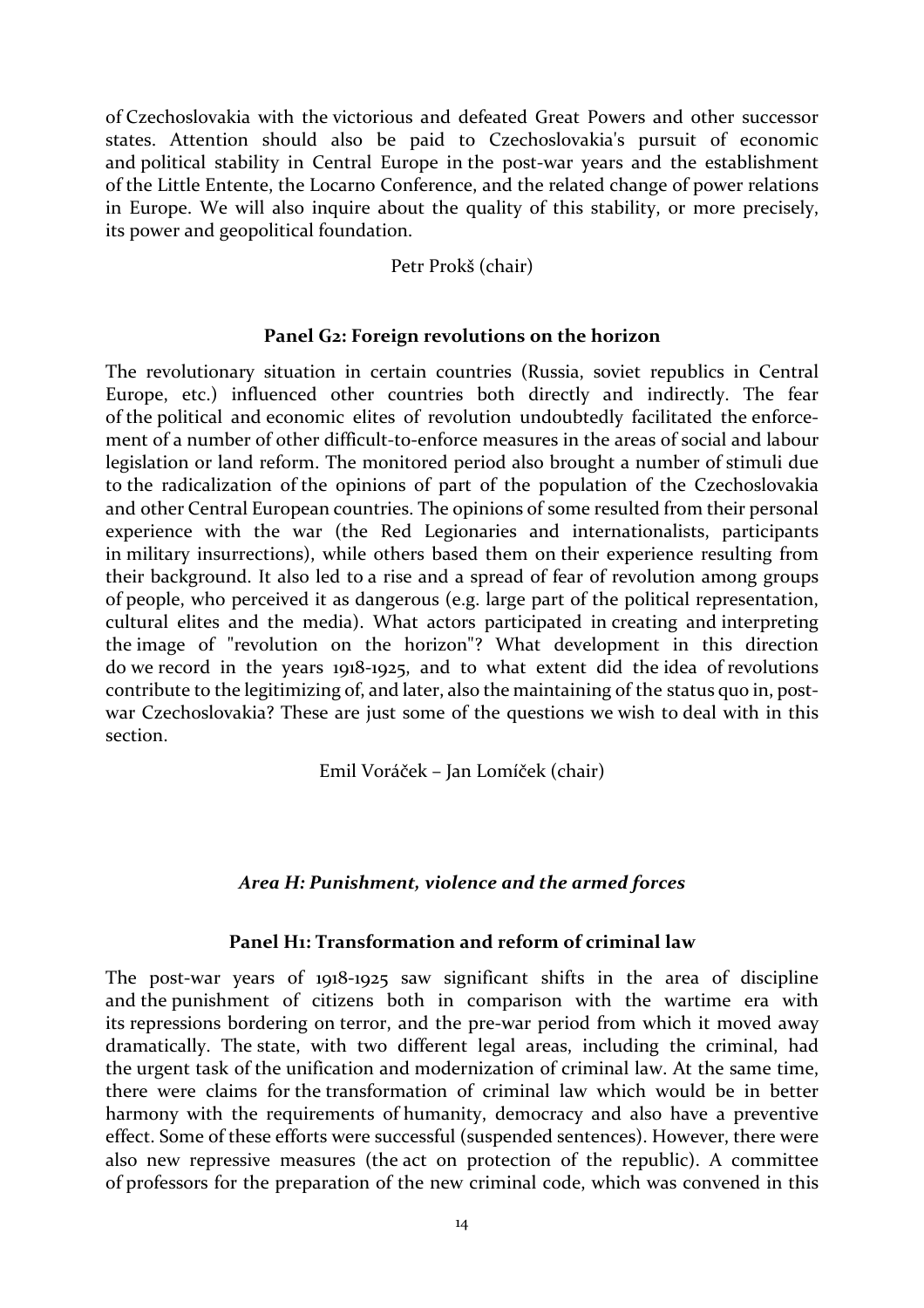period, eventually presented a new outline of this material in 1925. Contributions may focus on key disputes regarding the changes in criminal law and criticism of them, ideally in comparison with the relevant development in other Central European countries. Contributions in the areas of legal, social and political history, anthropology and philosophy would be appreciated.

Ladislav Soukup (chair)

#### **Panel H2: Transformation of the armed forces of the state**

The new state needed new armed forces for reasons of stability, whether the army, gendarmerie or police. We are interested in the background and education of their members and the ways they were further trained for their careers (training, foreign training, etc.), their economic status and political opinions (among others, in the context of attempts to restrict the right of soldiers and gendarmes to vote) as well as forms of deployment, careers and promotions of former legionaries and members of the former Austro-Hungarian army. Other topics to be studied include the questions of management of these forces and agenda transfers (transfer of the gendarmerie agenda to the Ministry of the Interior) in the power structure of that time and the ways these forces used violence, e.g., through the perspective of investigation of service offences, adjourned complaints and military justice. Another topic which should not be neglected is the ethnic structure of the armed forces and bullying (including its perception), and alternative visions of the armed forces, such as militia, election of officers, and other features of army democratization which were in conflict with traditional views.

Zdenko Maršálek (chair)

# **Panel H3: Building the state and the question of physical violence**

The change in Czechoslovakia of October 1918 is traditionally seen, especially in international comparison, as a basically successful process with a rather peaceful change of power and rapid formation of the new state. This perspective is largely built on events taking place in the centre of the new state, and possibly in the peripheral areas where introduction of the new regime had no distinctive marks of physical violence. This section provides the opportunity to scrutinize this thesis by exploring less known peripheral regions and connections grounded in different points and lines of conflict than the traditional Czech-German one. We would thus welcome mainly contributions focused on conflicts based along religious lines or the conflicts between the Czech winners of the war and the other non-German nationalities present in the new state. Other appreciated contributions would be those describing the resistance of the "Green Corps" ("Grüne Kader") groups and other participants standing in opposition to the emerging structures of the new state, as well as contributions studying various forms of collective violence.

Rudolf Kučera (chair)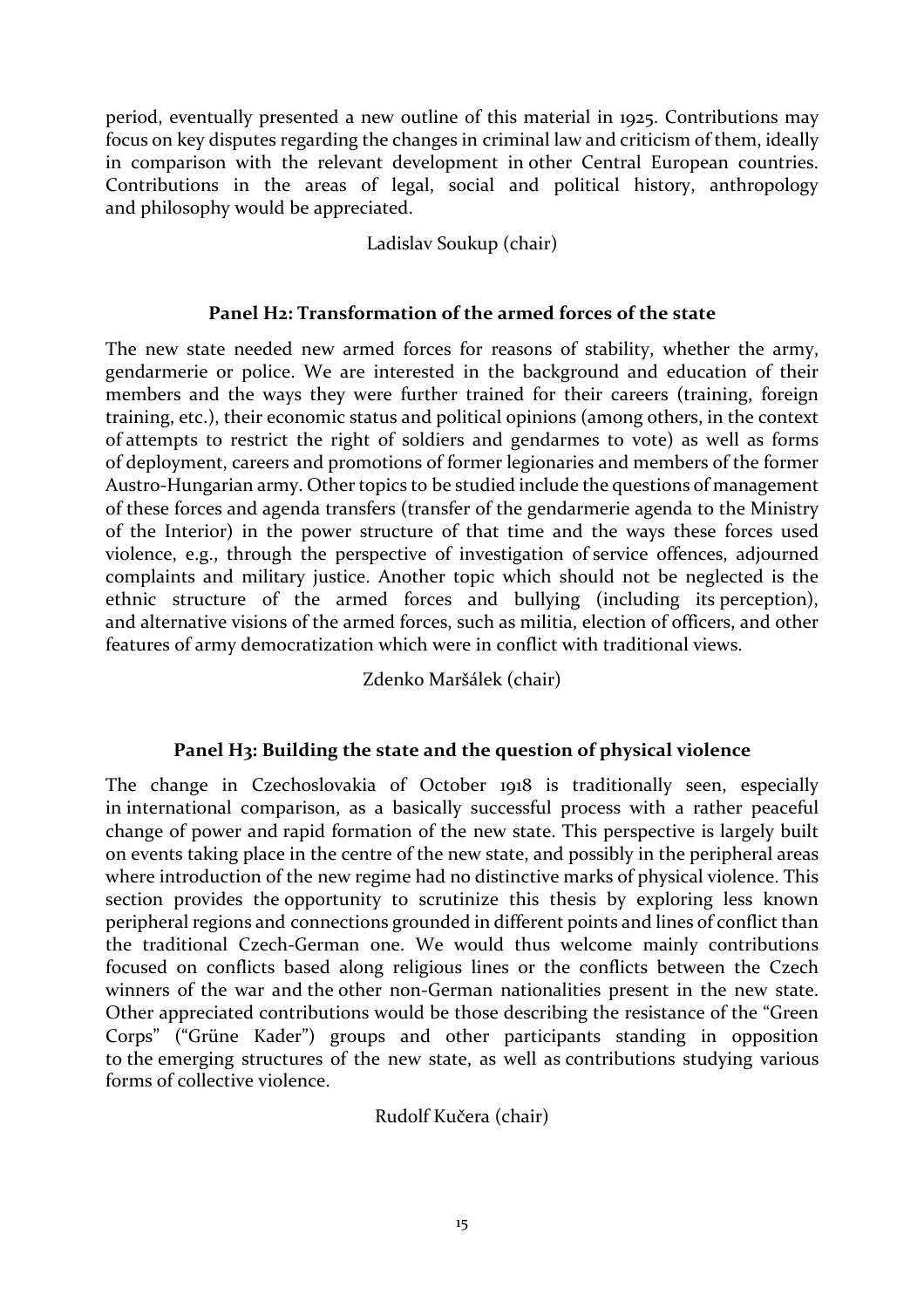# *Area J: Past and future: politics of memory, philosophy of history, and the idea of innovation*

# **Panel J1: Czechoslovakia as a realization of the philosophy of Czech history?**

The origin of Czechoslovakia was not only the result of a certain historical compromise. Its founders also saw it as the beginning of the realization of the philosophy of Czech history. In The Czech Question, Masaryk expressed the idea of Czech history in the following way: humanity as an ideal of universal and thus transnational fraternity, which blends with the social question. In a unique way, Masaryk conceived the particularism of certain national histories as a genesis of a universal supranational idea. However, in many ways, the interwar Czechoslovakia was not able to solve the "social question". We would welcome contributions that bring forward ongoing discussion of "the meaning of Czech history", and its ideological and social context, from the perspective of Czechoslovak, as well as foreign actors.

Michal Hauser (chair)

# **Panel J2: Newly created and vanished places of memory – physical and symbolic spaces**

Every community that perceives itself as such – including the newly formed states after 1918 – creates a system of phenomena that help to anchor its identity. Whether we call them places of memory, symbolic centres, identification patterns, or otherwise, these can be to some extent identified in the given epoch. Was the process of creating such "places of memory" in the Czechoslovak Republic, an uninterrupted continuation of the "conflicting community" or an entirely new "invented tradition"? And how did this process differ from, or consist with, the surrounding states of the Central European area? In this section, we will attempt to look for answers to these and other questions.

Vojtěch Kessler (chair)

# **Panel J3: Imagination and self-creation – new ways of thinking in Central Europe in the 1920s**

What role did imagination play in the life of post-war Central European society? The experience of war-time and upheavals, which ushered in new republican establishments, shifted the boundaries of the imaginable and possible. In the post-war era, a new function was gained by art. Emphasis was put on its effect on people, their development and emancipation. Literary fiction, from theatre plays to utopian novels, became more socially engaged. The challenge of human self-development fluctuated between visions of liberation, ethical introspection, and ascetic self-perfection, whether individual or collective. From the Central European avantgarde artists, through the nonconform economists, political scientists and philosophers to the forgotten authors of utopian novels, a new emphasis on imagination, the possibility of self-creation, and the transformation of the world significantly influenced the society of the time.